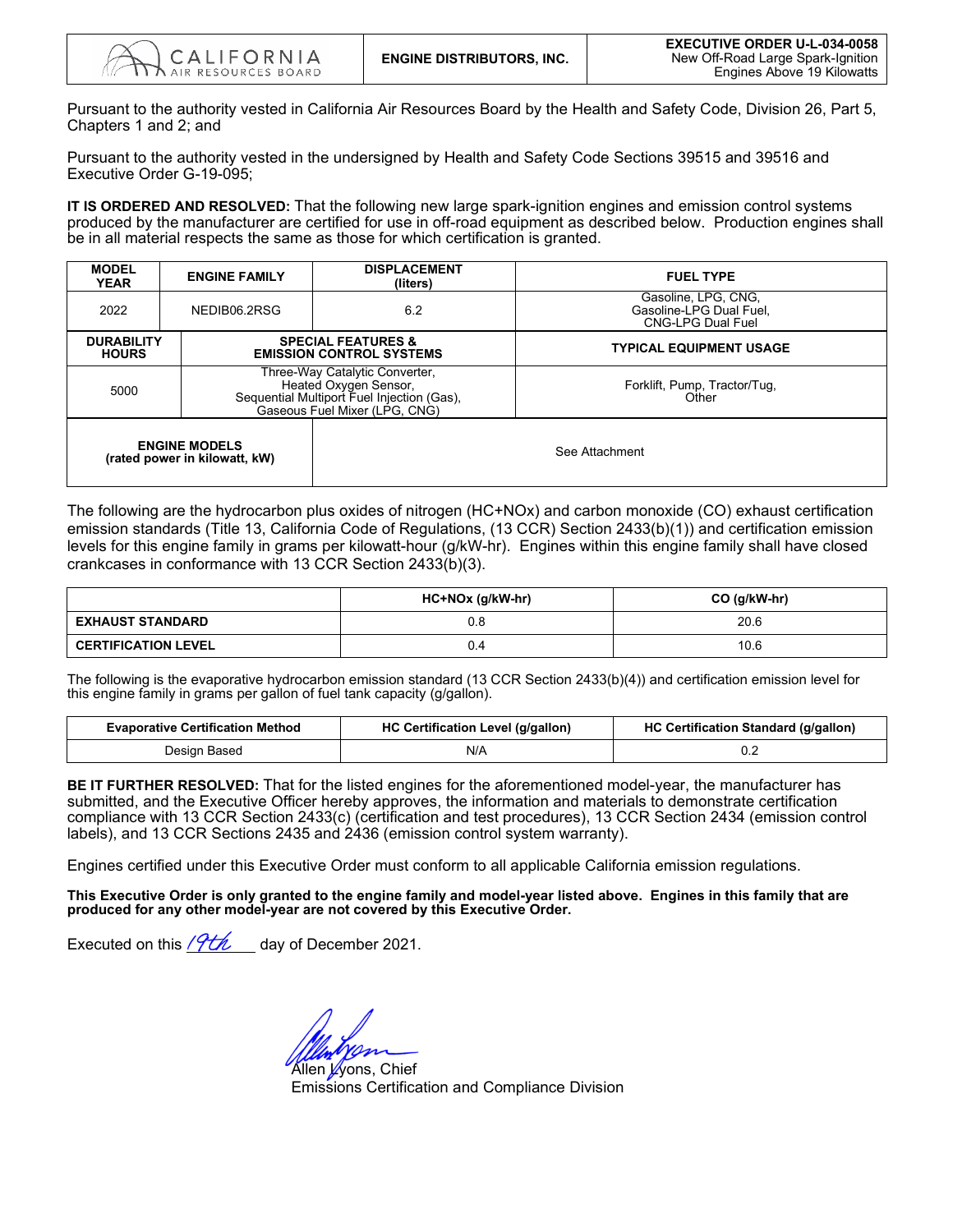LSIE Exhaust Model Summary Template (rev. Aug 2021)

# Date: 10/11/2021

Engine Family: N**EDIB06.2RSG** 

#### Model Summary

(Use an asterisk (\*) to identify worst-case engine model used for certification testing.)

|                     |                          |                                     | <b>S15.</b> |          |                            |                  |                          |                     |                         |
|---------------------|--------------------------|-------------------------------------|-------------|----------|----------------------------|------------------|--------------------------|---------------------|-------------------------|
|                     |                          | Sales Codes (Check all appropriate) |             |          |                            |                  |                          |                     |                         |
| S13.                | S14.                     | CA Only                             | 49-State    | 50-State | S16.                       | S17.             | <b>S18.</b>              | S19.                | S20.                    |
| <b>Engine Model</b> | <b>Engine Code</b>       |                                     |             |          | <b>Engine Displacement</b> | Rated Power (kW) | <b>Rated Speed (RPM)</b> | Peak Torque (FT-LB) | Peak Torque Speed (RPM) |
|                     |                          |                                     |             |          | (Liters)                   |                  |                          |                     |                         |
|                     |                          |                                     |             |          |                            |                  |                          |                     |                         |
|                     |                          |                                     |             |          |                            |                  |                          |                     |                         |
| Ford 6.2L LSI*      | RSG862-Gas*              |                                     |             |          | 6.2L                       | 133.0            | 3200                     | 461                 | 2400                    |
| Ford 6.2L LSI       | RSG862-LPG               |                                     |             | x        | 6.2L                       | 146.0            | 3200                     | 455                 | 2300                    |
| Ford 6.2L LSI       | RSG862-LPV               |                                     |             | x        | 6.2L                       | 146              | 3200                     | 455                 | 2300                    |
| Ford 6.2L LSI       | <b>RSG862-NG</b>         |                                     |             | x        | 6.2L                       | 158              | 3600                     | 425                 | 2400                    |
| Ford 6.2L LSI       | RSG862-Gas-LPG           |                                     |             | x        | 6.2L                       | 146              | 3200                     | 461                 | 2400                    |
| Ford 6.2L LSI       | RSG862-Gas-NG            |                                     |             |          | 6.2L                       | 133              | 3200                     | 461                 | 2400                    |
| Ford 6.2L LSI       | RSG862-LPV-NG            |                                     |             | x        | 6.2L                       | 158              | 3600                     | 455                 | 2300                    |
| Ford 6.2L LSI       | RSG862-LPV-NG (3200RPM)  |                                     |             | x        | 6.2L                       | 146              | 3200                     | 455                 | 2300                    |
| Ford 6.2L LSI       | RSG862-LPV-NG (3100RPM)  |                                     |             | x        | 6.2L                       | 143              | 3100                     | 455                 | 2300                    |
| Ford 6.2L LSI       | RSG862-LPV-NG (3000RPM)  |                                     |             | x        | 6.2L                       | 139              | 3000                     | 455                 | 2300                    |
| Ford 6.2L LSI       | RSG862-LPV-NG (2900RPM)  |                                     |             | x        | 6.2L                       | 136              | 2900                     | 455                 | 2300                    |
| Ford 6.2L LSI       | RSG862-LPV-NG (2800RPM)  |                                     |             | x        | 6.2L                       | 131              | 2800                     | 455                 | 2300                    |
| Ford 6.2L LSI       | RSG862-LPV-NG (2700RPM)  |                                     |             | x        | 6.2L                       | 126              | 2700                     | 455                 | 2300                    |
| Ford 6.2L LSI       | RSG862-LPV-NG (2600RPM)  |                                     |             | x        | 6.2L                       | 122              | 2600                     | 455                 | 2300                    |
| Ford 6.2L LSI       | RSG862-LPV-NG (2500RPM)  |                                     |             | x        | 6.2L                       | 118              | 2500                     | 455                 | 2300                    |
| Ford 6.2L LSI       | RSG862-LPV-NG (2400RPM)  |                                     |             | x        | 6.2L                       | 114              | 2400                     | 455                 | 2300                    |
| Ford 6.2L LSI       | RSG862-LPV-NG (2300RPM)  |                                     |             | x        | 6.2L                       | 110              | 2300                     | 455                 | 2300                    |
| Ford 6.2L LSI       | RSG862-LPV-NG (2200RPM)  |                                     |             | x        | 6.2L                       | 103              | 2200                     | 447                 | 2200                    |
| Ford 6.2L LSI       | RSG862-LPV-NG (2100RPM)  |                                     |             | x        | 6.2L                       | 98               | 2100                     | 446                 | 1800                    |
| Ford 6.2L LSI       | RSG862-LPV-NG (2000RPM)  |                                     |             | x        | 6.2L                       | 93               | 2000                     | 446                 | 1800                    |
| Ford 6.2L LSI       | RSG862-LPV-NG (1900RPM)  |                                     |             | x        | 6.2L                       | 88               | 1900                     | 446                 | 1800                    |
| Ford 6.2L LSI       | RSG862-LPV-NG (1800RPM)  |                                     |             | x        | 6.2L                       | 84               | 1800                     | 446                 | 1800                    |
| Ford 6.2L LSI       | RSG862-Gas-NG (3100RPM)  |                                     |             | x        | 6.2L                       | 133              | 3100                     | 461                 | 2400                    |
| Ford 6.2L LSI       | RSG862-Gas-NG (3000RPM)  |                                     |             | x        | 6.2L                       | 130              | 3000                     | 461                 | 2400                    |
| Ford 6.2L LSI       | RSG862-Gas-NG (2900RPM)  |                                     |             | X        | 6.2L                       | 124              | 2900                     | 461                 | 2400                    |
| Ford 6.2L LSI       | RSG862-Gas-NG (2800RPM)  |                                     |             | x        | 6.2L                       | 120              | 2800                     | 461                 | 2400                    |
| Ford 6.2L LSI       | RSG862-Gas-NG (2700RPM)  |                                     |             | x        | 6.2L                       | 119              | 2700                     | 461                 | 2400                    |
| Ford 6.2L LSI       | RSG862-Gas-NG (2600RPM)  |                                     |             | X        | 6.2L                       | 116              | 2600                     | 461                 | 2400                    |
| Ford 6.2L LSI       | RSG862-Gas-NG (2500RPM)  |                                     |             | X        | 6.2L                       | 110              | 2500                     | 461                 | 2400                    |
| Ford 6.2L LSI       | RSG862-Gas-NG (2400RPM)  |                                     |             | x        | 6.2L                       | 103              | 2400                     | 461                 | 2400                    |
| Ford 6.2L LSI       | RSG862-Gas-NG (2300RPM)  |                                     |             | X        | 6.2L                       | 98               | 2300                     | 455                 | 2300                    |
| Ford 6.2L LSI       | RSG862-Gas-NG (2200RPM)  |                                     |             | x        | 6.2L                       | 94               | 2200                     | 449                 | 2200                    |
| Ford 6.2L LSI       | RSG862-Gas-NG (2100RPM)  |                                     |             | x        | 6.2L                       | 88               | 2100                     | 448                 | 2000                    |
| Ford 6.2L LSI       | RSG862-Gas-NG (2000RPM)  |                                     |             | x        | 6.2L                       | 83               | 2000                     | 448                 | 2000                    |
| Ford 6.2L LSI       | RSG862-Gas-NG (1900RPM)  |                                     |             | X        | 6.2L                       | 88               | 1900                     | 443                 | 1900                    |
| Ford 6.2L LSI       | RSG862-Gas-NG (1800RPM)  |                                     |             | x        | 6.2L                       | 83               | 1800                     | 439                 | 1800                    |
| Ford 6.2L LSI       | RSG862-Gas-LPG (3100RPM) |                                     |             | X        | 6.2L                       | 143              | 3100                     | 461                 | 2400                    |
| Ford 6.2L LSI       | RSG862-Gas-LPG (3000RPM) |                                     |             | x        | 6.2L                       | 139              | 3000                     | 461                 | 2400                    |
| Ford 6.2L LSI       | RSG862-Gas-LPG (2900RPM) |                                     |             | x        | 6.2L                       | 136              | 2900                     | 461                 | 2400                    |
| Ford 6.2L LSI       | RSG862-Gas-LPG (2800RPM) |                                     |             | X        | 6.2L                       | 131              | 2800                     | 461                 | 2400                    |
| Ford 6.2L LSI       | RSG862-Gas-LPG (2700RPM) |                                     |             | X        | 6.2L                       | 126              | 2700                     | 461                 | 2400                    |
| Ford 6.2L LSI       | RSG862-Gas-LPG (2600RPM) |                                     |             | x        | 6.2L                       | 122              | 2600                     | 461                 | 2400                    |
| Ford 6.2L LSI       | RSG862-Gas-LPG (2500RPM) |                                     |             | x        | 6.2L                       | 119              | 2500                     | 461                 | 2400                    |

Executive Order: U-L-034-0058 Attachment \_\_1\_\_of\_\_3\_\_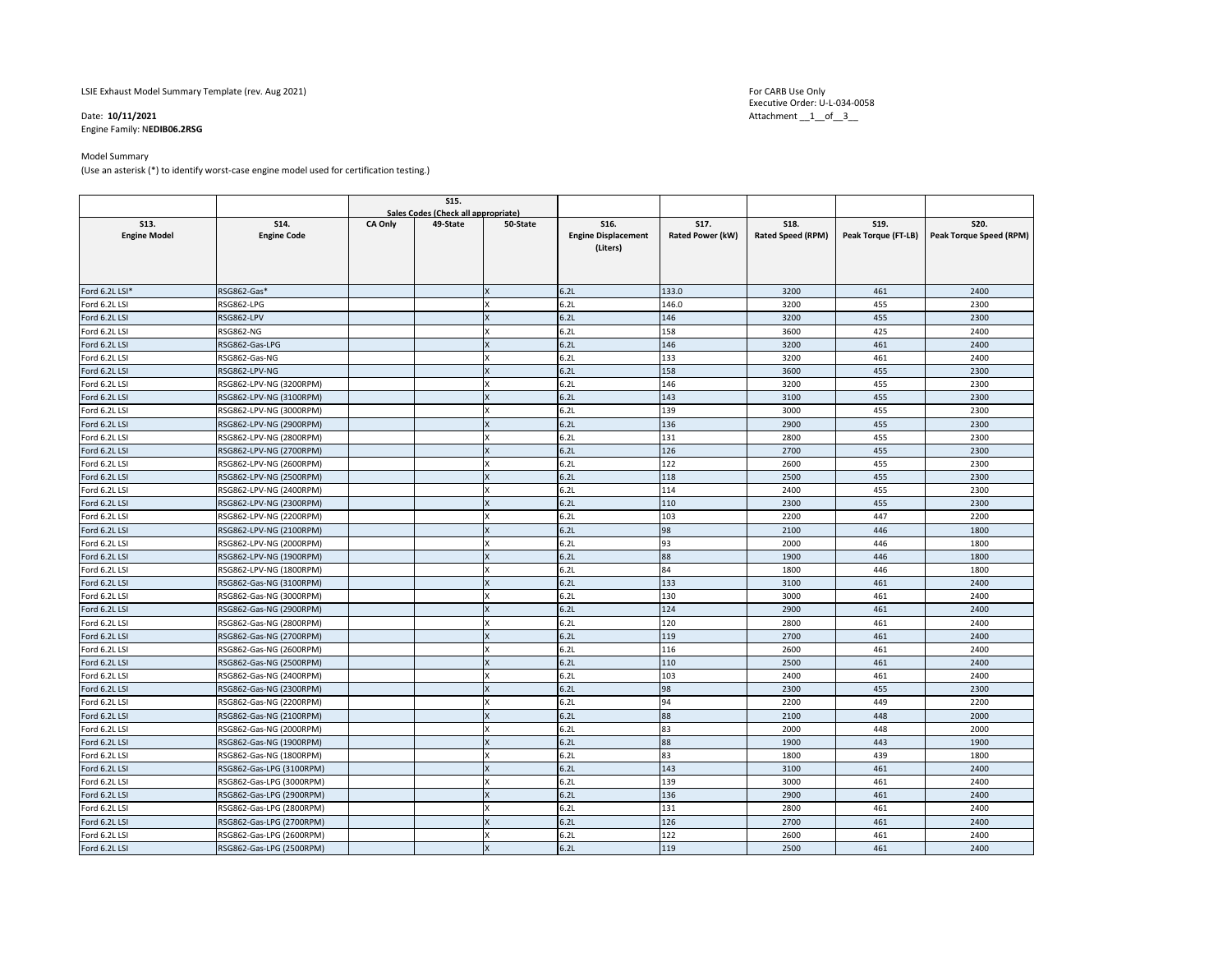LSIE Exhaust Model Summary Template (rev. Aug 2021)

# Date: 10/11/2021

Engine Family: N**EDIB06.2RSG** 

#### Model Summary

(Use an asterisk (\*) to identify worst-case engine model used for certification testing.)

|                     |                          |                                     | S15.     |              |                            |                  |                          |                     |                                |
|---------------------|--------------------------|-------------------------------------|----------|--------------|----------------------------|------------------|--------------------------|---------------------|--------------------------------|
|                     |                          | Sales Codes (Check all appropriate) |          |              |                            |                  |                          |                     |                                |
| S13.                | S14.                     | CA Only                             | 49-State | 50-State     | S16.                       | S17.             | S18.                     | S19.                | S20.                           |
| <b>Engine Model</b> | <b>Engine Code</b>       |                                     |          |              | <b>Engine Displacement</b> | Rated Power (kW) | <b>Rated Speed (RPM)</b> | Peak Torque (FT-LB) | <b>Peak Torque Speed (RPM)</b> |
|                     |                          |                                     |          |              | (Liters)                   |                  |                          |                     |                                |
|                     |                          |                                     |          |              |                            |                  |                          |                     |                                |
|                     |                          |                                     |          |              |                            |                  |                          |                     |                                |
| Ford 6.2L LSI       | RSG862-Gas-LPG (2400RPM) |                                     |          | x            | 6.2L                       | 116              | 2400                     | 461                 | 2400                           |
| Ford 6.2L LSI       | RSG862-Gas-LPG (2300RPM) |                                     |          | X            | 6.2L                       | 110              | 2300                     | 455                 | 2300                           |
| Ford 6.2L LSI       | RSG862-Gas-LPG (2200RPM) |                                     |          | x            | 6.2L                       | 103              | 2200                     | 449                 | 2200                           |
| Ford 6.2L LSI       | RSG862-Gas-LPG (2100RPM) |                                     |          | X            | 6.2L                       | 98               | 2100                     | 448                 | 2000                           |
| Ford 6.2L LSI       | RSG862-Gas-LPG (2000RPM) |                                     |          | x            | 6.2L                       | 94               | 2000                     | 448                 | 2000                           |
| Ford 6.2L LSI       | RSG862-Gas-LPG (1900RPM) |                                     |          | x            | 6.2L                       | 88               | 1900                     | 446                 | 1800                           |
| Ford 6.2L LSI       | RSG862-Gas-LPG (1800RPM) |                                     |          | x            | 6.2L                       | 84               | 1800                     | 446                 | 1800                           |
| Ford 6.2L LSI       | RSG862-NG (3200RPM)      |                                     |          | X            | 6.2L                       | 137              | 3200                     | 425                 | 2400                           |
| Ford 6.2L LSI       | RSG862-NG (3100RPM)      |                                     |          | x            | 6.2L                       | 133              | 3100                     | 425                 | 2400                           |
| Ford 6.2L LSI       | RSG862-NG (3000RPM)      |                                     |          | x            | 6.2L                       | 130              | 3000                     | 425                 | 2400                           |
| Ford 6.2L LSI       | RSG862-NG (2900RPM)      |                                     |          | x            | 6.2L                       | 125              | 2900                     | 425                 | 2400                           |
| Ford 6.2L LSI       | RSG862-NG (2800RPM)      |                                     |          | X            | 6.2L                       | 120              | 2800                     | 425                 | 2400                           |
| Ford 6.2L LSI       | RSG862-NG (2700RPM)      |                                     |          | x            | 6.2L                       | 117              | 2700                     | 425                 | 2400                           |
| Ford 6.2L LSI       | RSG862-NG (2600RPM)      |                                     |          | X            | 6.2L                       | 114              | 2600                     | 425                 | 2400                           |
| Ford 6.2L LSI       | RSG862-NG (2500RPM)      |                                     |          | X            | 6.2L                       | 110              | 2500                     | 425                 | 2400                           |
| Ford 6.2L LSI       | RSG862-NG (2400RPM)      |                                     |          | $\mathsf{x}$ | 6.2L                       | 107              | 2400                     | 425                 | 2400                           |
| Ford 6.2L LSI       | RSG862-NG (2300RPM)      |                                     |          | x            | 6.2L                       | 102              | 2300                     | 424                 | 2300                           |
| Ford 6.2L LSI       | RSG862-NG (2200RPM)      |                                     |          | X            | 6.2L                       | 98               | 2200                     | 424                 | 2200                           |
| Ford 6.2L LSI       | RSG862-NG (2100RPM)      |                                     |          | X            | 6.2L                       | 93               | 2100                     | 423                 | 2100                           |
| Ford 6.2L LSI       | RSG862-NG (2000RPM)      |                                     |          | $\mathsf{x}$ | 6.2L                       | 88               | 2000                     | 422                 | 2000                           |
| Ford 6.2L LSI       | RSG862-NG (1900RPM)      |                                     |          | x            | 6.2L                       | 84               | 1900                     | 422                 | 1900                           |
| Ford 6.2L LSI       | RSG862-NG (1800RPM)      |                                     |          | X            | 6.2L                       | 80               | 1800                     | 422                 | 1800                           |
| Ford 6.2L LSI       | RSG862-LPV (3100RPM)     |                                     |          | x            | 6.2L                       | 143              | 3100                     | 455                 | 2300                           |
| Ford 6.2L LSI       | RSG862-LPV (3000RPM)     |                                     |          | x            | 6.2L                       | 139              | 3000                     | 455                 | 2300                           |
| Ford 6.2L LSI       | RSG862-LPV (2900RPM)     |                                     |          | x            | 6.2L                       | 136              | 2900                     | 455                 | 2300                           |
| Ford 6.2L LSI       | RSG862-LPV (2800RPM)     |                                     |          | X            | 6.2L                       | 131              | 2800                     | 455                 | 2300                           |
| Ford 6.2L LSI       | RSG862-LPV (2700RPM)     |                                     |          | x            | 6.2L                       | 126              | 2700                     | 455                 | 2300                           |
| Ford 6.2L LSI       | RSG862-LPV (2600RPM)     |                                     |          | X            | 6.2L                       | 122              | 2600                     | 455                 | 2300                           |
| Ford 6.2L LSI       | RSG862-LPV (2500RPM)     |                                     |          | X            | 6.2L                       | 118              | 2500                     | 455                 | 2300                           |
| Ford 6.2L LSI       | RSG862-LPV (2400RPM)     |                                     |          | X            | 6.2L                       | 114              | 2400                     | 455                 | 2300                           |
| Ford 6.2L LSI       | RSG862-LPV (2300RPM)     |                                     |          | x            | 6.2L                       | 110              | 2300                     | 455                 | 2300                           |
| Ford 6.2L LSI       | RSG862-LPV (2200RPM)     |                                     |          | X            | 6.2L                       | 103              | 2200                     | 447                 | 2200                           |
| Ford 6.2L LSI       | RSG862-LPV (2100RPM)     |                                     |          | x            | 6.2L                       | 98               | 2100                     | 446                 | 1800                           |
| Ford 6.2L LSI       | RSG862-LPV (2000RPM)     |                                     |          | $\mathsf{x}$ | 6.2L                       | 93               | 2000                     | 446                 | 1800                           |
| Ford 6.2L LSI       | RSG862-LPV (1900RPM)     |                                     |          | x            | 6.2L                       | 88               | 1900                     | 446                 | 1800                           |
| Ford 6.2L LSI       | RSG862-LPV (1800RPM)     |                                     |          | X            | 6.2L                       | 84               | 1800                     | 446                 | 1800                           |
| Ford 6.2L LSI       | RSG862-LPG (3100RPM)     |                                     |          | X            | 6.2L                       | 143              | 3100                     | 455                 | 2300                           |
| Ford 6.2L LSI       | RSG862-LPG (3000RPM)     |                                     |          | $\mathsf{x}$ | 6.2L                       | 139              | 3000                     | 455                 | 2300                           |
| Ford 6.2L LSI       | RSG862-LPG (2900RPM)     |                                     |          | x            | 6.2L                       | 136              | 2900                     | 455                 | 2300                           |
| Ford 6.2L LSI       | RSG862-LPG (2800RPM)     |                                     |          | X            | 6.2L                       | 131              | 2800                     | 455                 | 2300                           |
| Ford 6.2L LSI       | RSG862-LPG (2700RPM)     |                                     |          | x            | 6.2L                       | 126              | 2700                     | 455                 | 2300                           |
| Ford 6.2L LSI       | RSG862-LPG (2600RPM)     |                                     |          | X            | 6.2L                       | 122              | 2600                     | 455                 | 2300                           |
| Ford 6.2L LSI       | RSG862-LPG (2500RPM)     |                                     |          | x            | 6.2L                       | 118              | 2500                     | 455                 | 2300                           |

Executive Order: U-L-034-0058 Attachment \_\_2\_\_of\_\_3\_\_